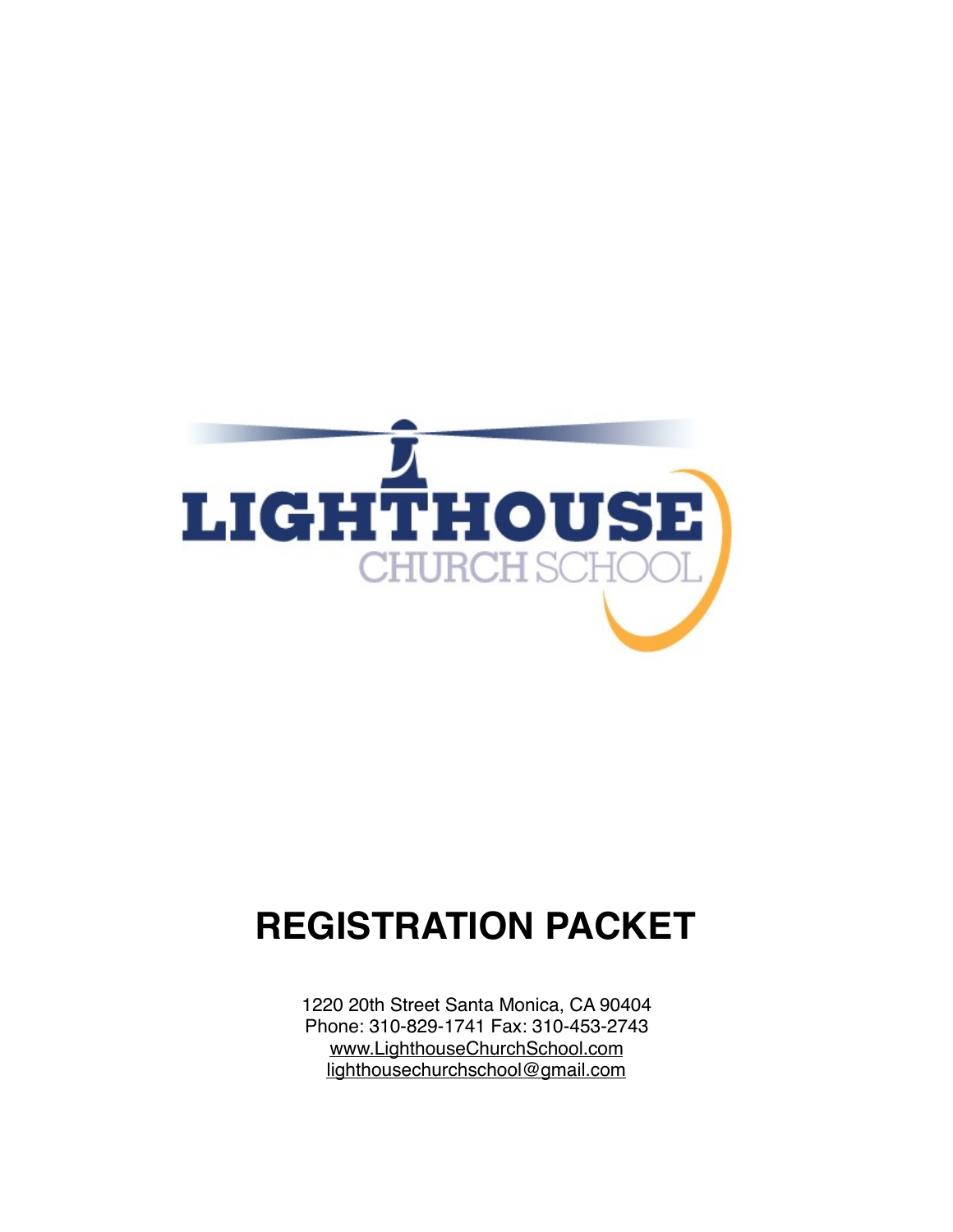Dear Parents,

It is school policy to have a complete set of documents for each child before school starts. This registration packet must be turned in before the first day of school with all other necessary documents. The parent or guardian is responsible for submitting copies. Please do not submit original forms or documents. These documents include:

- Registration form
- Copy of Birth Certificate
- Copy of Immunization Record
- Copy of Dental Assessment
- Tuition Agreement
- Submit Registration Fee
- Authorization to Treat a Minor
- School Handbook and Registration Agreement

#### For Kindergarten students:

- Kindergarten Readiness Evaluation (non-refundable \$75 fee)

The registration fee K-8th grade is \$500 (non-refundable). Monthly tuition due for K-8th grade is \$500 for 10 months (September-June), due on or before the 1st of each month.

Thank you for your cooperation and participation,

Mr. Josh Scribner Principal Lighthouse Church School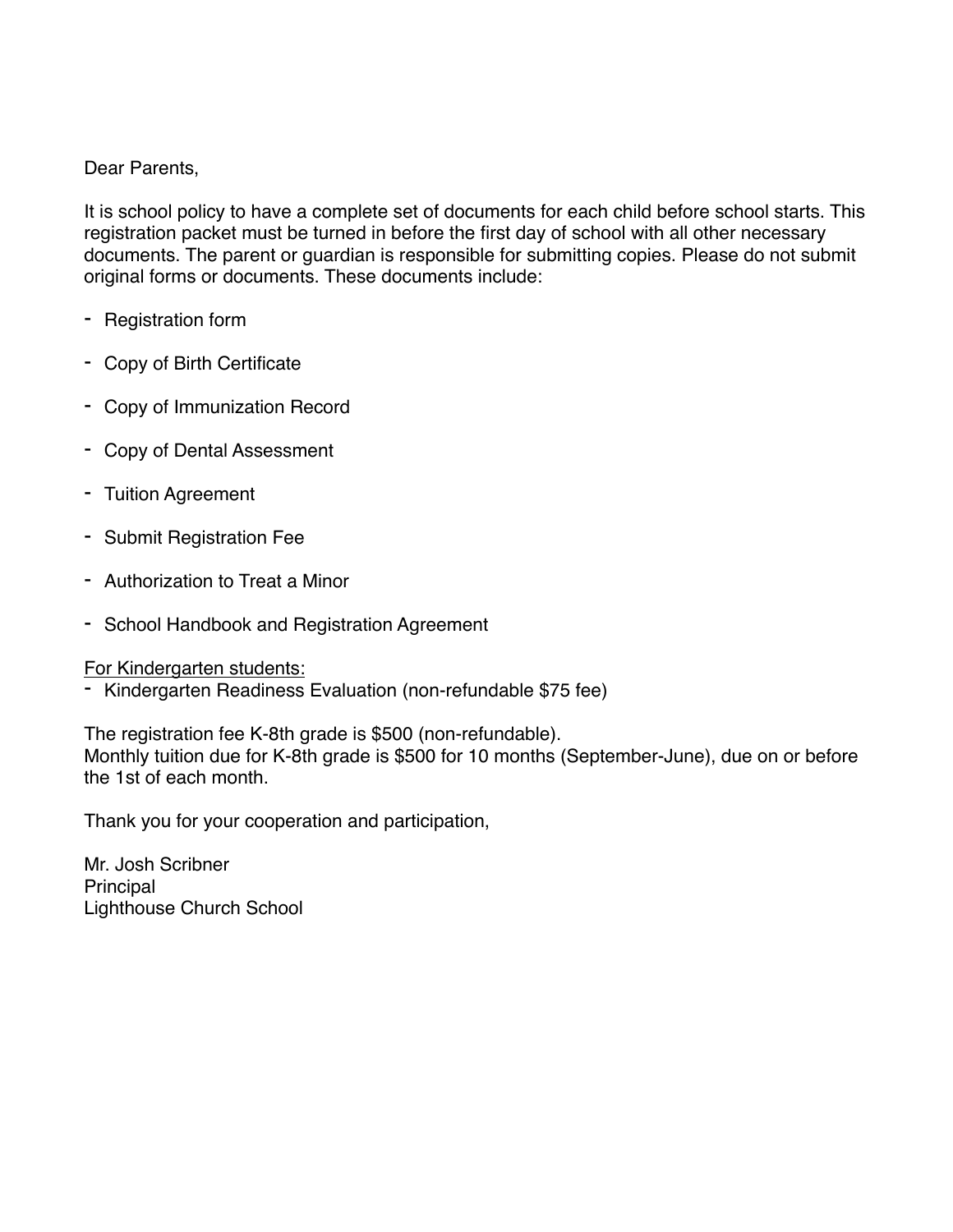# **Lighthouse Church School Grades K-8th Student Registration Form**

*This form to be filled out by the parent or guardian:*

# **STUDENT INFORMATION**

|                                    | Applying to Enter Grade: ________ For School Year: __________ Date of Application: _______                     |  |
|------------------------------------|----------------------------------------------------------------------------------------------------------------|--|
|                                    |                                                                                                                |  |
|                                    |                                                                                                                |  |
|                                    | City: ________________________________State: ___________________________________Zip Code: ____________________ |  |
| <b>PARENT/GUARDIAN INFORMATION</b> |                                                                                                                |  |
|                                    |                                                                                                                |  |
|                                    |                                                                                                                |  |
|                                    |                                                                                                                |  |
|                                    |                                                                                                                |  |
|                                    |                                                                                                                |  |
|                                    |                                                                                                                |  |
|                                    |                                                                                                                |  |
|                                    |                                                                                                                |  |
|                                    |                                                                                                                |  |
|                                    | City: ________________________________State: ___________________________________Zip Code: ____________________ |  |
|                                    |                                                                                                                |  |
|                                    |                                                                                                                |  |
|                                    |                                                                                                                |  |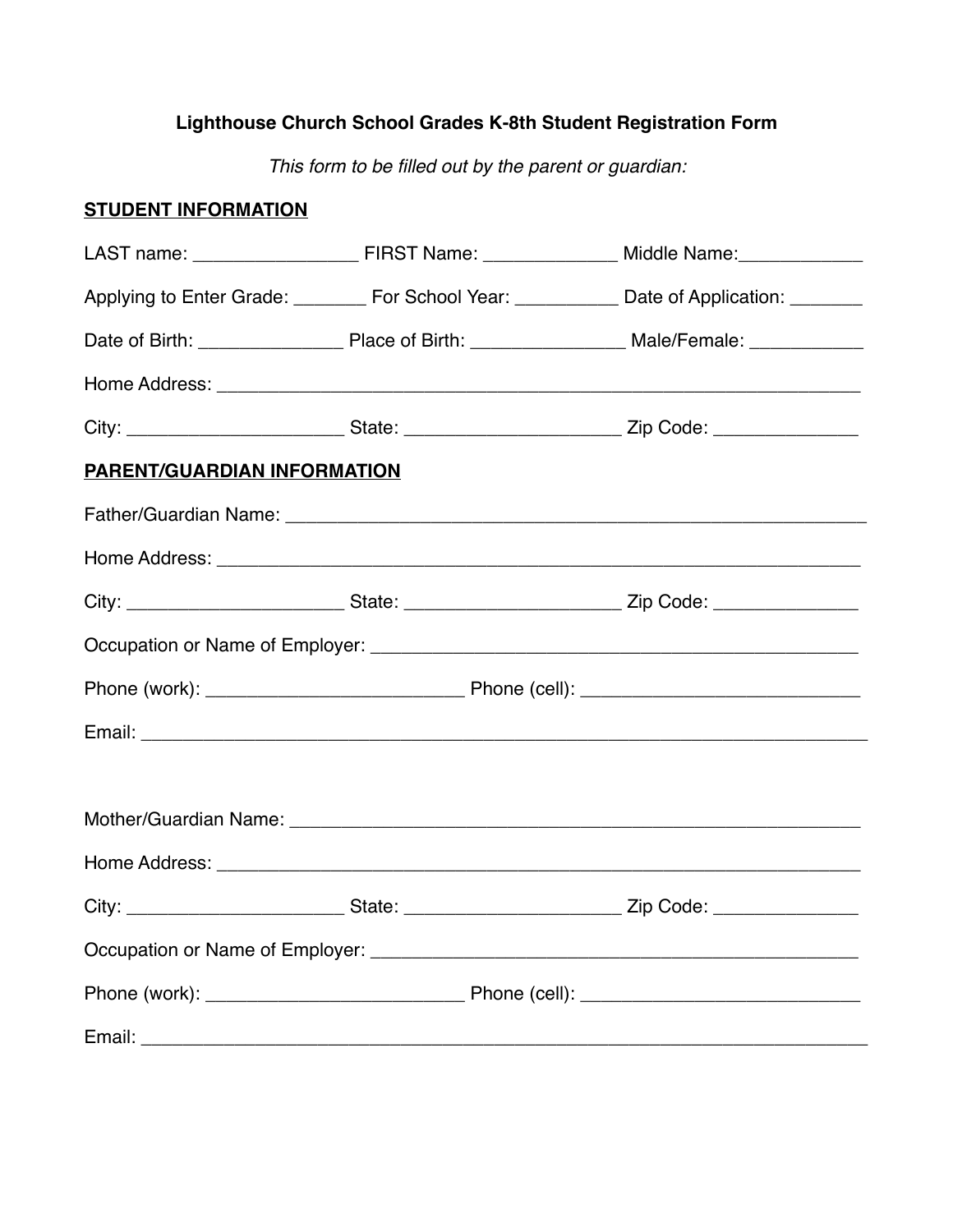| Parent's Marital Status: [ ] Married [ ] Divorced [ ] Other: ___________________                    |     |       |                       |
|-----------------------------------------------------------------------------------------------------|-----|-------|-----------------------|
|                                                                                                     |     |       |                       |
| With whom should correspondence be sent to? [ ] Father [ ] Mother [ ] Both                          |     |       |                       |
| List Siblings:                                                                                      |     |       |                       |
| <b>Name</b>                                                                                         | Age | Grade | <b>Current School</b> |
|                                                                                                     |     |       |                       |
|                                                                                                     |     |       |                       |
|                                                                                                     |     |       |                       |
| Has your child ever repeated a grade? ________ which grade was repeated? ____________               |     |       |                       |
| Has your child ever been referred to, enrolled in, or attended a program for learning difficulties, |     |       |                       |
| testing, special education, or had an I.E.P. evaluation? [ ] No [ ] Yes. If yes please              |     |       |                       |
| explain below and submit a copy of the I.E.P.                                                       |     |       |                       |
|                                                                                                     |     |       |                       |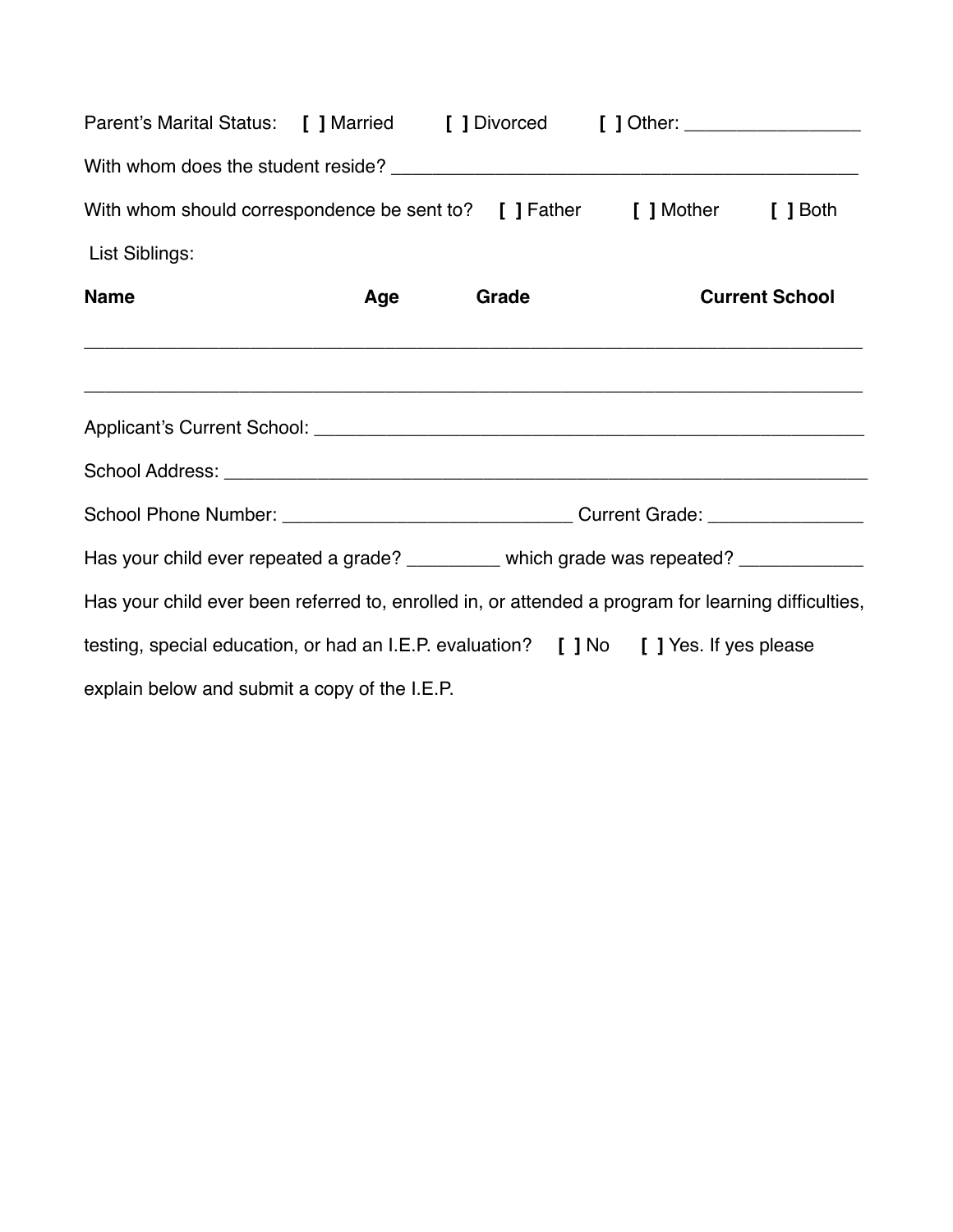### **RELEASE AUTHORIZATION**

The undersigned legal guardian(s) of the above named student do hereby authorize and consent to the release by The Lighthouse Church School of said student to the following persons: (List full name for each person. A telephone call is not sufficient for the school to release a child to someone other than the named individuals below. You must send a signed and dated note.)

| Name: ______________________   | Relationship: ___________________                                                                                                                                                                                             | Phone #: ___________________ |
|--------------------------------|-------------------------------------------------------------------------------------------------------------------------------------------------------------------------------------------------------------------------------|------------------------------|
| Name: _______________________  |                                                                                                                                                                                                                               | Phone #: ___________________ |
| Name: _______________________  | Relationship: ___________________                                                                                                                                                                                             | Phone #: ___________________ |
| Name: ________________________ |                                                                                                                                                                                                                               | Phone #: ___________________ |
|                                | Name: Name: Name: Name: Name: Name: Name: Name: Name: Name: Name: Name: Name: Name: Name: Name: Name: Name: Name: Name: Name: Name: Name: Name: Name: Name: Name: Name: Name: Name: Name: Name: Name: Name: Name: Name: Name: | Phone #: ________________    |

**[ ]** My child may leave the school property during and the end of the school day (initial) \_\_\_\_\_

It is hereby acknowledged and further agreed by the undersigned that the Lighthouse Church School will not, under any circumstances, release said child to anyone other than who are named above unless instructed otherwise by the undersigned.

| Signature of Father or Guardian: | Date: |
|----------------------------------|-------|
| Signature of Mother or Guardian: | Date: |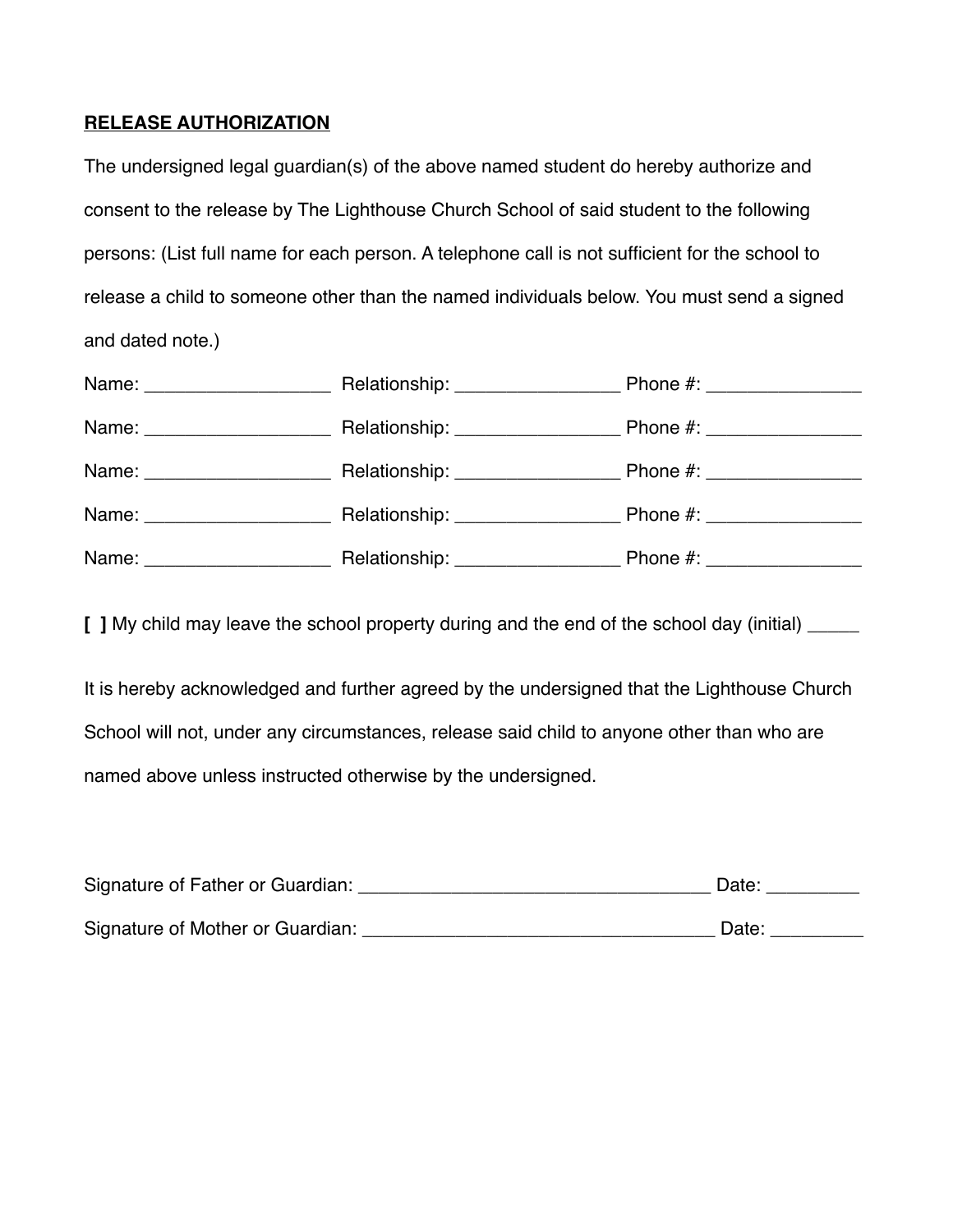#### **Tuition Agreement Form**

#### FOR MONTHLY PAYMENTS:

I agree to pay the Lighthouse Church School (Santa Monica Foursquare Church) a tuition of \$ \_\_\_\_\_\_\_\_ per month, due on or before the first day of each month, or the next available school day, for 10 (ten) consecutive months (September - June) of the school year \_\_\_\_\_\_\_\_ for the tuition of my student. I understand that should I decide to withdraw my student from the school, I must provide a 30-day notice to the school.

#### FOR YEARLY PAYMENTS:

I agree to pay The Lighthouse Church School (Santa Monica Foursquare Church) a tuition amount of \$ for the tuition of my student. I understand that should I decide to withdraw my student from the school, I must provide a 30-day notice to the school to receive a proper pro-rated refund.

*I also agree to pay the \$500 yearly registration upon enrollment / re-enrollment in the school. I also understand that any fees or tuition left unpaid may result in the withholding of records, additional fees, penalties, and interest, as well as the separation of my student from the school. Unpaid balances may be referred to attorneys and/or collection agencies and I will be responsible for these fees as well.*

STUDENT NAME: with a state of the state of the state of the state of the state of the state of the state of the state of the state of the state of the state of the state of the state of the state of the state of the state

PARENT NAME: \_\_\_\_\_\_\_\_\_\_\_\_\_\_\_\_\_\_\_\_\_\_\_\_\_\_\_\_\_\_\_\_\_\_\_\_\_\_\_\_\_\_\_\_\_\_\_\_\_\_\_\_\_\_\_\_\_\_\_\_\_

PARENT SIGNATURE: \_\_\_\_\_\_\_\_\_\_\_\_\_\_\_\_\_\_\_\_\_\_\_\_\_\_\_\_\_\_\_\_\_\_\_\_\_\_\_\_\_\_\_\_\_\_\_\_\_\_\_\_\_\_\_\_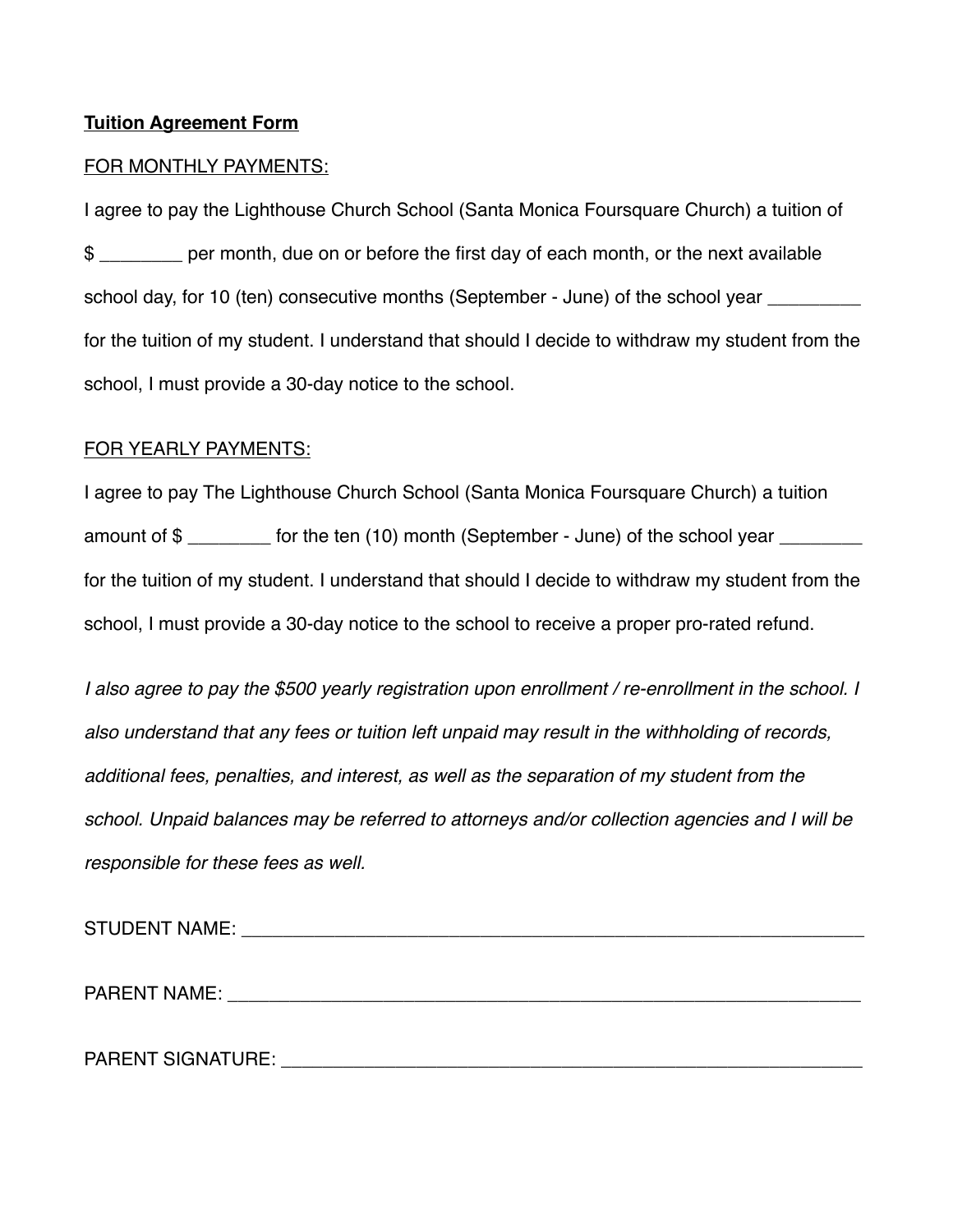## **POLICIES, PROCEDURES, AND AGREEMENTS**

#### Cell Phone and Electronic Device Policy and Agreement:

I understand that my child is not allowed to use a cell phone or electronic device before, during, or after school while on the school property. The cell phone or electronic device must remain off and in their backpack.

A cell phone or electronic device used on school property will be confiscated. I understand that I must retrieve the item from the school office. Any item confiscated a second time will be kept until the end of the school year.

I understand that the Lighthouse Church School is not responsible for lost, stolen, or missing items. The student who possesses a cell phone or electronic device shall assume the responsibility.

#### Fundraiser Participation Agreement:

In order to keep our tuition affordable, throughout the school year we will have a variety of fundraisers. Three of these fundraisers are mandatory and your child will be required to participate.

If you would like to be exempt from these fundraisers, please submit payment to The Lighthouse Church School for \$100 per fundraiser, a total of \$300, or \$500 per household. If you do not participate in each fundraiser, you are required to pay a \$100 exemption fee. Failure to make these payments may result in your child being expelled from the school.

#### P.E. Schedule and Agreement:

Kindergarten: Wednesday & Friday 1:30pm-2:30pm 1st, 2nd, 3rd, 4th grades: Tuesday & Thursday 1:30pm-2:30pm 5th, 6th, 7th, 8th grades: Wednesday & Friday 1:30pm-2:30pm

In order to make the most out of the P.E. period, we need your help to ensure your child is ready to participate on their designated P.E. day.

Your child will need to be in their P.E. uniform with proper athletic shoes. We will not allow children to call home to have parents bring their P.E. supplies. They will be issued a uniform violation notice and given a non-participation grade for the day. Consecutive violations may result in suspension. Refer to the school handbook or website for uniform instructions.

The 6th-8th grades may be required to bring additional supplies or gear for the sports team that they participate in throughout the year.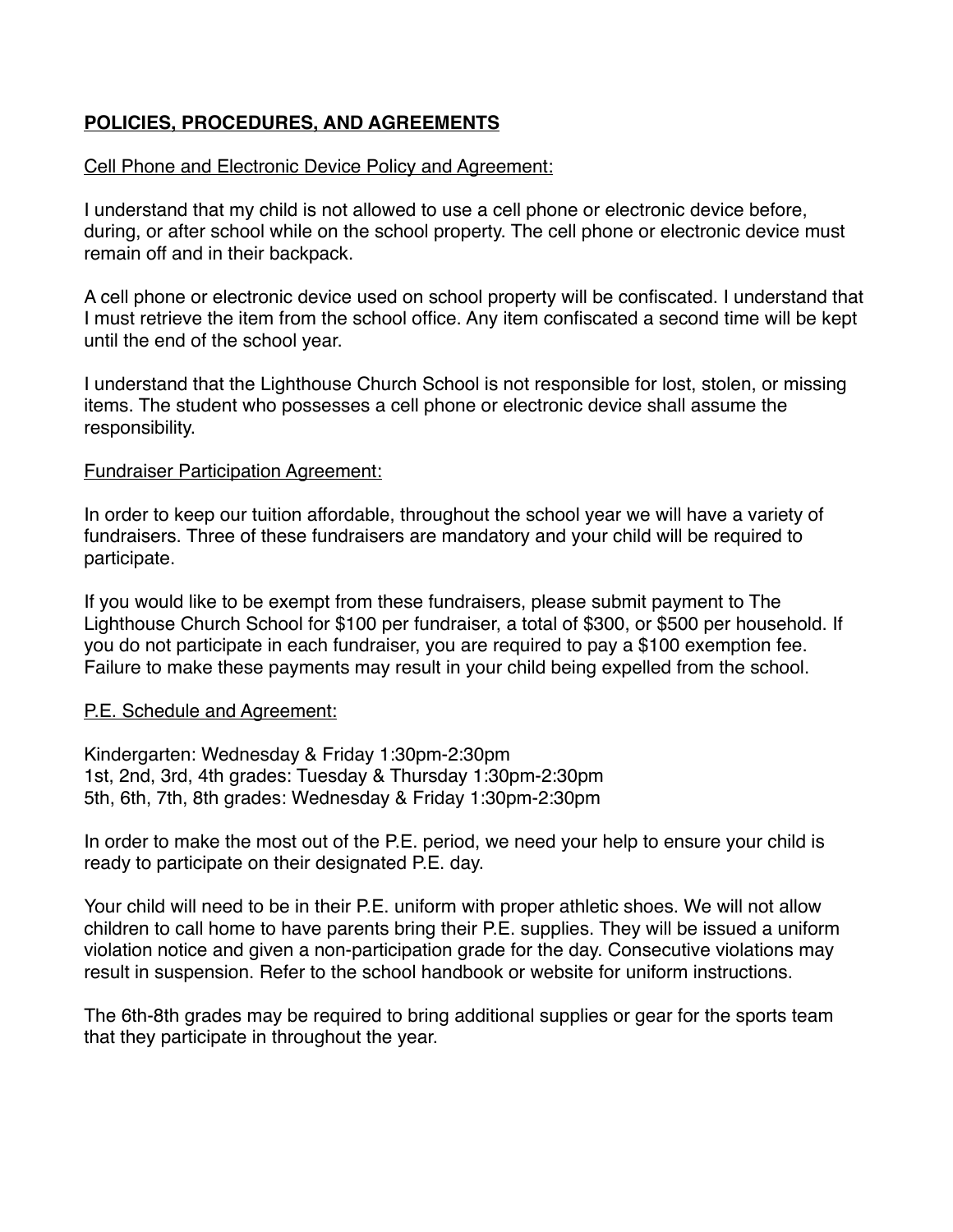# The Lighthouse Church School Handbook Agreement:

I have read and understand the school handbook and agree to all contained rules, policies, and procedures. I understand that failure on the part of the parent or child to cooperate with the contained rules, policies, and procedures will result in disciplinary action including expulsion from The Lighthouse Church School. These rules, policies, and procedures may change at any time at the school's discretion.

## *I have read and understand all of the above policies, procedures, and agreements:*

| Signature: | Date: |  |  |
|------------|-------|--|--|
|            |       |  |  |
|            |       |  |  |
| Signature: | Date: |  |  |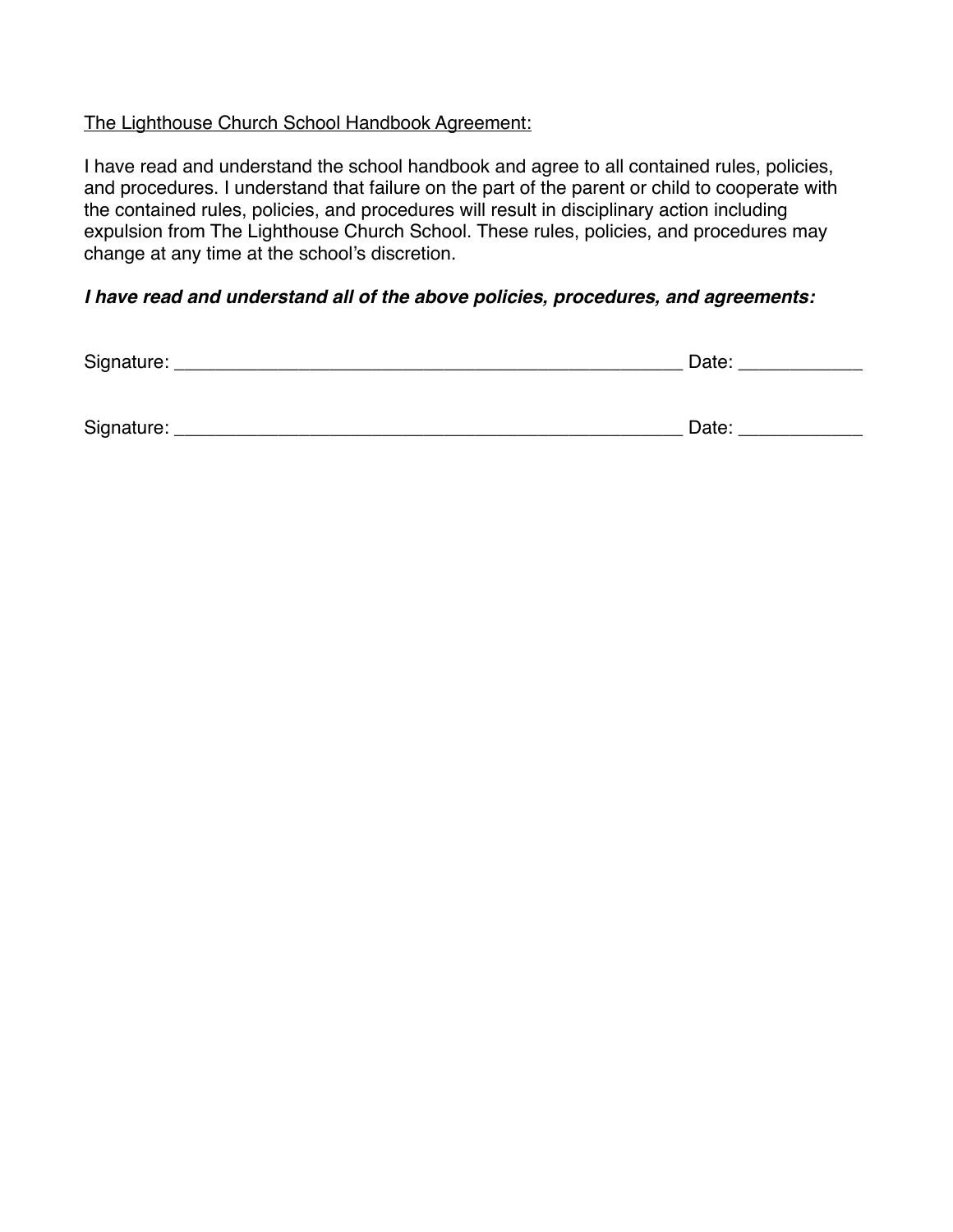# **AUTHORIZATION TO TREAT A MINOR**

## **No student is admitted to school without the following:**

**[ ]** Authorization to Treat a Minor: I/we, the undersigned parents, or legal guardian of a minor, do hereby understand, consent and authorize The Lighthouse Church School to call an emergency ambulance in case of accident or acute illness, and to arrange for necessary medical, surgical, and dental care, in case I am not I/we are not immediately available. I/we also authorize and consent to an X-ray examination, anesthetic, medical or surgical treatment rendered by any member of the Medical Practice Act, or a dentist licensed under the provisions of the Dental Practice Act on the staff of any acute general hospital holding a current license to operate a hospital from the state in which that hospital is located. It is further understood that this authorization is given in advance of any specific diagnosis or treatment or hospital care deemed advisable in their best judgement. It is understood that efforts shall be made to contact the undersigned prior to rendering treatment to the student, but that none of the above treatment will be withheld if the undersigned cannot be reached. I/we understand that medical treatment authorized by The Lighthouse Church School is my financial responsibility. Furthermore, if my child(ren) are injured while at The Lighthouse Church School or off the premises, it is my complete responsibility. I/we understand that my child(ren) has clearance to participate in physical education class or any other school sports; (or) state the reason(s) your child(ren) cannot participate in physical education by attaching a letter from their physician. A note of excuse must be sent directly to the school by a medical provider listing how long the inability to participate in physical activities applies. If your child has any food or drug allergies, or needs medication during school hours, please notify the office or teacher prior to the first day of or returning to school.

**[ ]** TB Skin Test: All students entering a L.A. county school for the first time are required to present evidence of a tuberculosis skin test. A T.B. skin test (mantoux) is required each year.

**[ ]** Written Immunization Record: Students entering a California school for the first time on or after March 5, 1986 must provide a written immunization record or receipt of each required vaccine dose (or of an exemption to the immunization requirements). This record must show the date (at least month and year) of each required dose. Newly entering pupils who currently need additional vaccine doses or who lack written record of having received doses are no longer allowed a ten-school-day period of conditional attendance while awaiting receipt of currently due immunization(s) or while producing a written immunization record. All required immunizations must be complete in order to be admitted to school.

**[ ]** Health Physical: All students entering school must have had a complete doctor's physical examination within one year of admission.

Does your child have any known food or drug allergies? [ ] No [ ] Yes, if so please explain below: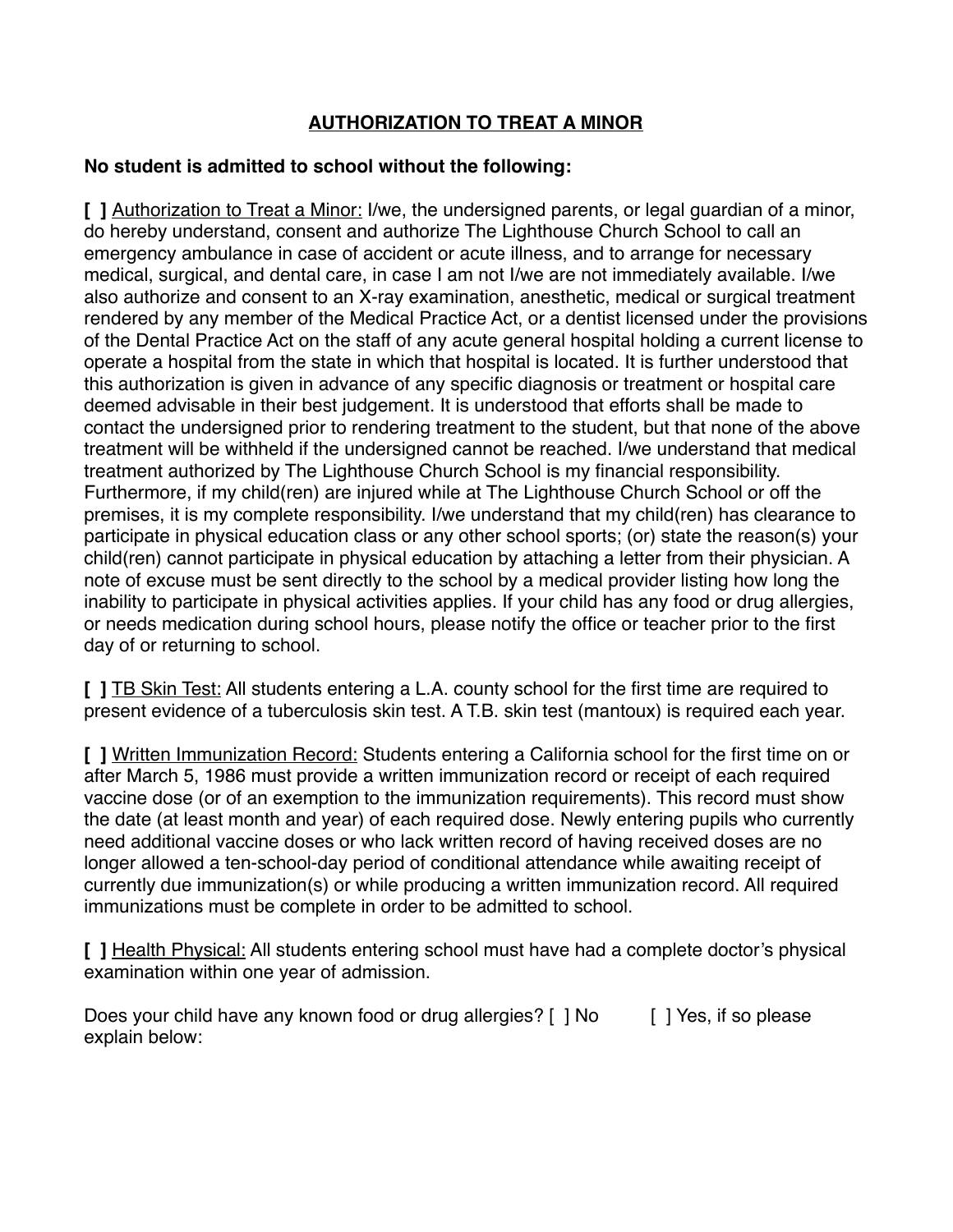**[ ]** Two Epi Pen's must be provided if necessary; one for the classroom and one for the office.

Does your child have any physical handicaps?

Has your child's school attendance ever been interrupted for a period of a month or more due to medical reasons? Approximate dates and details:

Has your child ever had surgery?

Is your child currently under medical treatment? Reasons, medications prescribed and names and contact information for doctor(s) rendering treatment:

Has your child ever been treated by a psychiatrist/psychologist? Dates of treatment, treating physician and contact information, medications prescribed:

In case of emergency and you cannot be reached, who should be contacted?